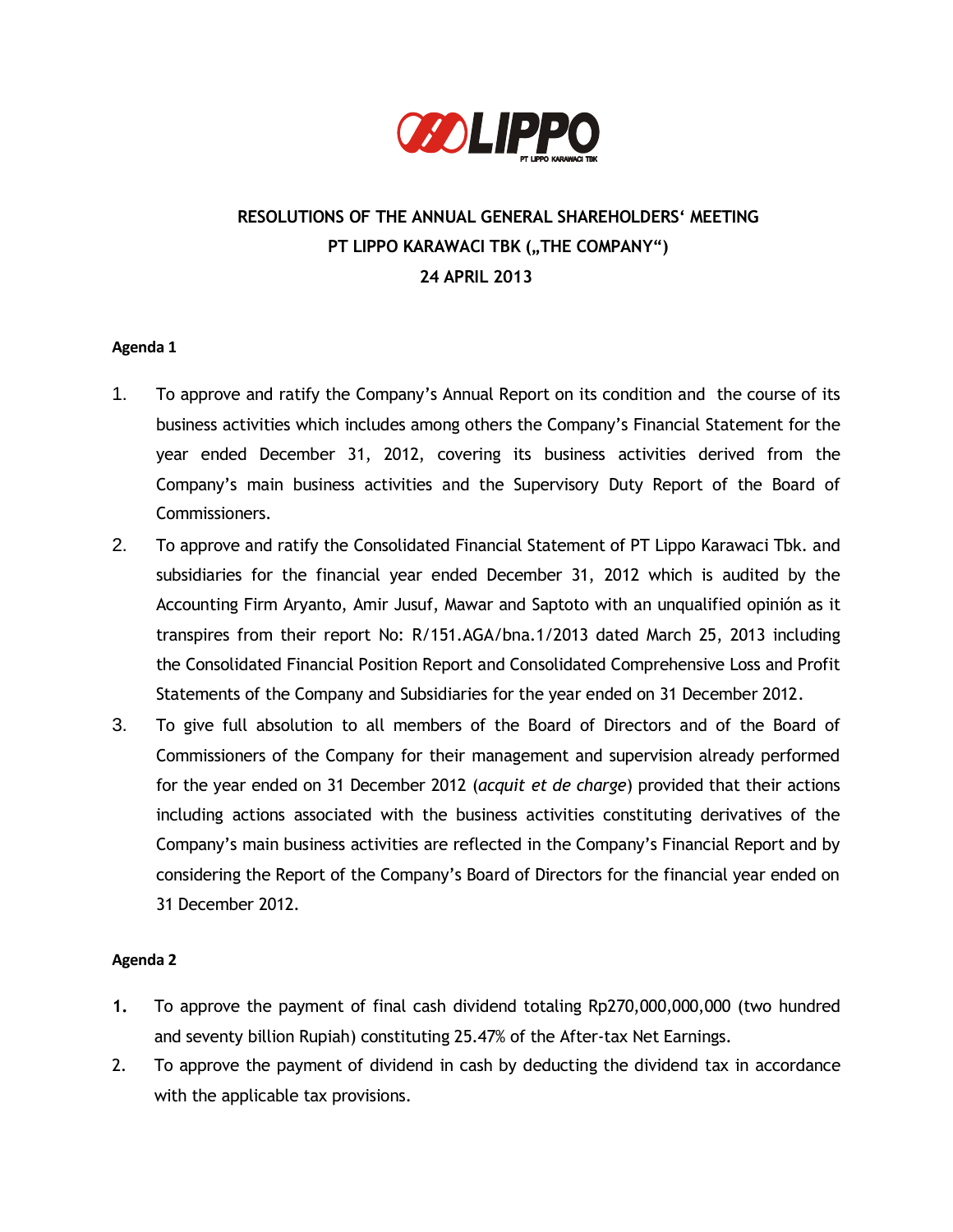- 3. To approve the fund amounting to Rp 1,000,000,000 (one billion Rupiah) to be allocated as reserved fund as referred to in Article 70 of the Law No. 40 year 2007 regarding the Limited Liability Company.
- 4. To approve that the Company's remaining net earnings after deducted by dividend and reserved fund amounting to Rp 789,221,934,429 (seven hundred eighty-nine billion two hundred twenty-one million nine hundred thirty-four thousand and four hundred and twenty-nine Rupiah) will be recorded as the Company's retained earnings.
- 5. To approve the granting of the full power and authority to the Company's Board of Directors with the substitution right to determine the time and procedure for implementing the dividend payment as referred to in point 4 above and announce it in accordance with the applicable law and regulation including to determine the date of "cum and ex dividen."

## **Agenda 3**

To grant the authority to the Company's Board of Commissioners to appoint an Independent Public Accountant Office to audit the Company's books for the financial year ended on 31 December 2012 provided that the appointed Independent Public Accountant Office has been registered at the Financial Service Authority, and has a good reputation and grants the full authority to the Company's Board of Directors to determine the honorarium and other requirements associated with the appointment of the public accountant.

#### **Agenda 4**

1. To appoint and designate the members of Company's the Board of Directors and Board of Commissioners and Independent Commissioners with the following composition:

# **Board of Commissioners**

| <b>President Commissioner</b> |  |  |  | : Theo Leo Sambuaga                             |  |  |
|-------------------------------|--|--|--|-------------------------------------------------|--|--|
|                               |  |  |  | Vice President Commissioner : Surjadi Soedirdja |  |  |
| and Independent Commissioner  |  |  |  |                                                 |  |  |
| Independent Commissioner      |  |  |  | : Tanri Abeng                                   |  |  |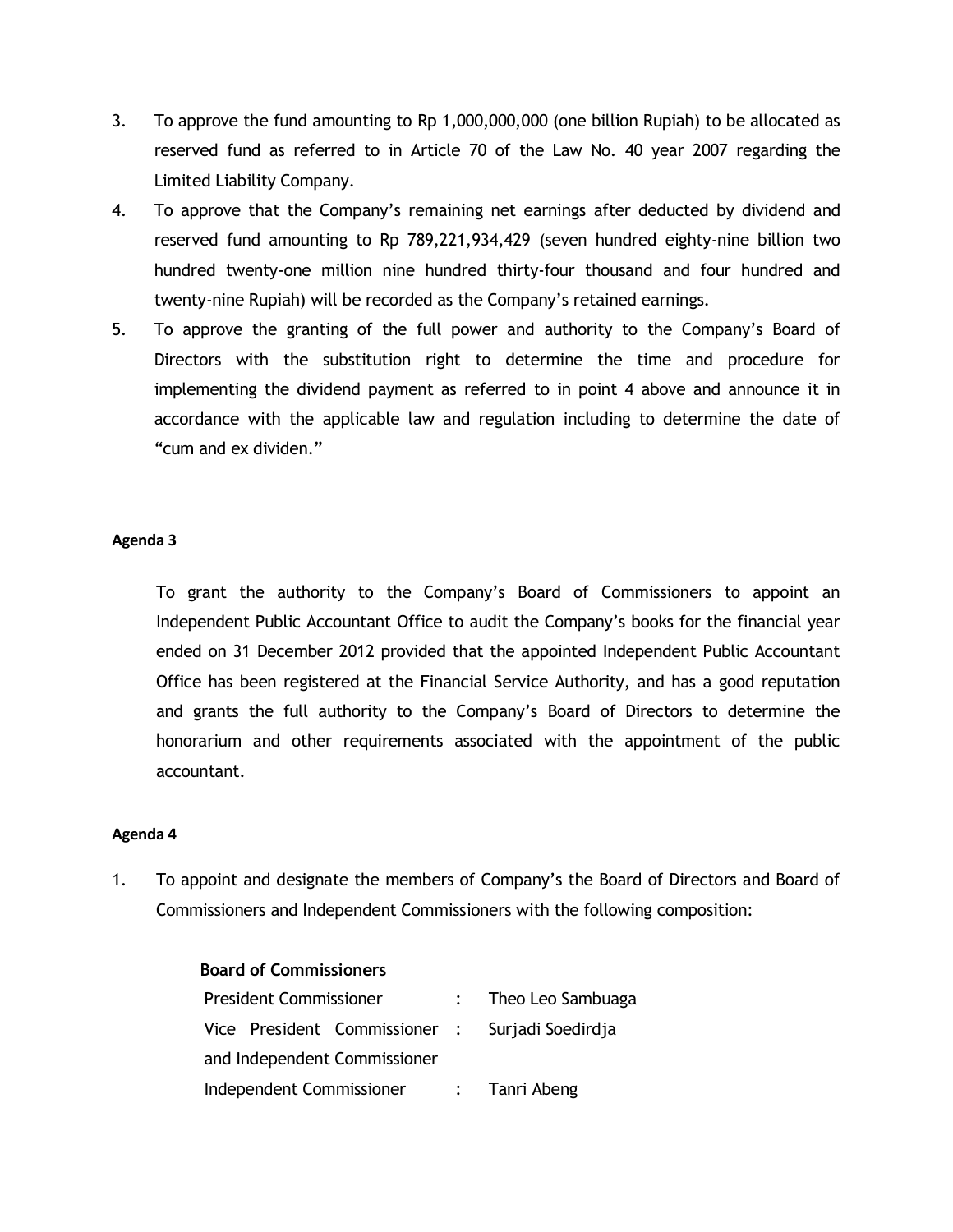| Independent Commissioner  | $\mathbb{R}^{\mathbb{Z}}$ | Agum Gumelar                |
|---------------------------|---------------------------|-----------------------------|
| Independent Commissioner  | $\ddot{\cdot}$            | <b>Farid Harianto</b>       |
| Independent Commissioner  | $\ddot{\cdot}$            | Jonathan Limbong Parapak    |
| Independent Commissioner  | $\mathbb{Z}^{\mathbb{Z}}$ | Prof. Dr. H. Muladi, SH     |
| Commissioner              | $\ddot{\cdot}$            | Viven Gouw Sitiabudi        |
|                           |                           |                             |
| <b>Board of Directors</b> |                           |                             |
| President Director        | $\ddot{\phantom{0}}$      | Ketut Budi Wijaya           |
| Director                  | $\ddot{\cdot}$            | Tjokro Libianto             |
| Director                  | $\ddot{\cdot}$            | Djoko Harjono               |
| Director                  | $\ddot{\cdot}$            | Roberto Fernandez Feliciano |
| Director                  | $\ddot{\cdot}$            | Rahmawaty                   |
| Non Affiliated Director   |                           | Jenny Kuistono              |

The appointment and designation of the members of the Company's Board of Directors, Board of Commissioners and the Independent Commissioners becomes effective as of the closing of this Meeting up to end of the term of the members of the Company's Board of Directors, Board of Commissioners and Independent Commissioners based on the Company's Articles of Association.

- 2. To grant the full authority and power with the substitution right to the Company's Board of Directors either severally or jointly, to perform all actions required in association with the resolution as adopted and or decided in this Meeting, including but not limited to declaring the appointment of the Company's Board of Directors and Board of Commissioners and Independent Commissioners in a deed of notary, submitting a notification to the Minister of Laws and Human Rights of the Republic of Indonesia and registering the composition of the Company's Board of Commissioners and Board of Directors as mentioned above in the Company Registration in accordance with the applicable law and regulation.
- **3.** To approve the granting of authority to the Company's Remuneration Committee to determine the salaries and allowances and other facilities to the Company's Board of Directors and Board of Commissioners.